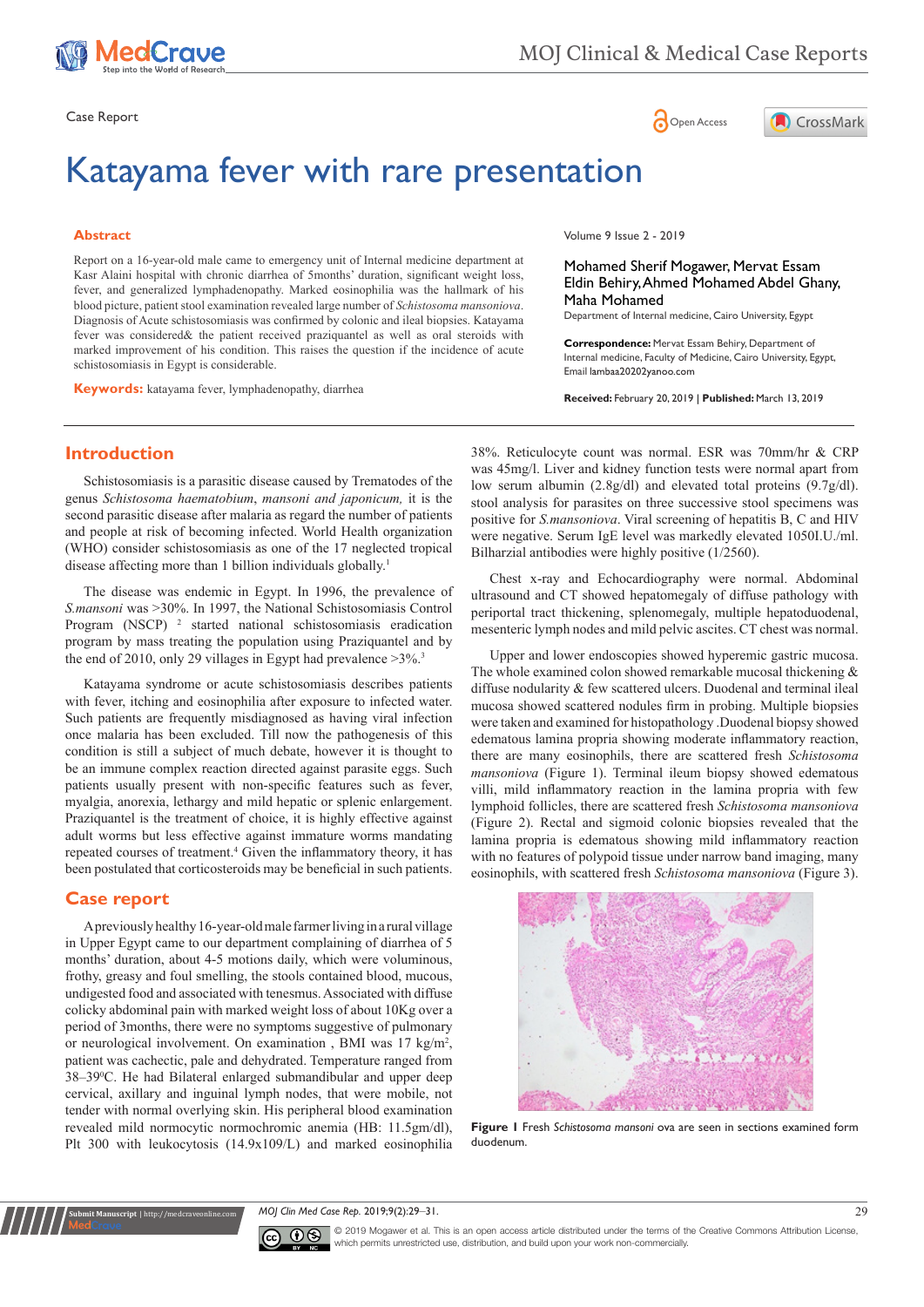

**Figure 2** Terminal ileum colon.



**Figure 3** Mesenteric lymph node.

Mesenteric lymph node biopsy revealed many eosinophils with scattered active granulomas surrounding fresh *Schistosoma mansoniova*. No evidence of malignancy was found (Figure 4).



**Figure 4** Surrounded by granulomatous reaction rich in eosinophils.

The patient received treatment in the form of Praziquantel 2400mg daily for 2weeks as well as Prednisone 40mg for 5days and then tapered gradually. He showed excellent response, lymphoid aggregates detected clinically and radiologically on diagnosis have much resolved. This was associated with normalization of his eosinophilic count as well as serum IgE levels. The patient now on follow up.

#### **Discussion**

Our patient salient features were fever, generalized lymphadenopathy and diarrhea, differential diagnosis included acute viral infections as HIV, EBV, HSM, CMV, HBV and HCV which were negative in our patient, TB also negative. Autoimmune and granulomatous disease, acute lymphoblastic leukemia, non-Hodgkin lymphoma and storage diseases work up was negative.

Katayama syndrome is an acute presentation of Schistosomiasis occurring several weeks after infection with Schistosoma warm. Described mainly with [schistosomiasis japonica](https://medical-dictionary.thefreedictionary.com/schistosomiasis+japonica), yet it could occur with other species.<sup>5</sup> This syndrome is frequently misdiagnosed by tropical and infectious disease specialist in non-endemic regions as the clinical presentation is non-specific and related to migrating warms and eggs deposited in various tissues. Patients usually present 2–8 weeks after contact with infected water with "swimmer" itching, fever, lethargy, headache, generalized weakness, cough, abdominal tenderness, diarrhea, rectal bleeding (*S. mansoni* or *S. japonicum*) or terminal hematuria (*S. hematobium*) and eosinophilia.

Anti-schistosomal antibodies are usually positive in KS and help in making an early diagnosis of the syndrome. Serological tests have an overall sensitivity of 95.5% in detecting schistosomiasis<sup>6</sup> Like acute viral infection, acute Schistosomiasis is self-limiting disease in most cases, however, without treatment patients may develop chronic infection resulting in portal hypertension with *S. mansoni* or transitional cell carcinoma with S. hematobium.7 Few cases of acute schistosomiasis had been reported with various clinical involvement like pulmonary infiltrates or neurological affection.<sup>8</sup>

The current described case demonstrates an important points of Katayama syndrome, the presence of generalized lymphadenopathy with detected ova in tissue biopsy, also the unusual heavy infestation of intestinal tract particularly duodenum which is uncommon site for infiltration.

Schistosoma ova usually deposited in inferior mesenteric and portal veins explaining the higher incidence of ova found in descending, sigmoid colon and the rectum. Colonoscopy can provide important information regarding the diagnosis of colonic schistosomiasis, acute infection is characterized by finding edematous, congested mucosa with petechial hemorrhages, whereas flat or elevated yellow nodules, polyps or colonic strictures suggest chronic infection.<sup>9</sup>

Early initiation of adequate therapy greatly hinders the progression of Katayama syndrome. Praziquantel should be initiated immediately during the acute phase.10 Oxamniquine is another alternative drug that has shown considerable response. In the context of being immune mediated disease ,<sup>11</sup> adjuvant steroid therapy is generally recommended for controlling the systemic allergic symptoms.

Here in our case, the patient received treatment in the form of Praziquantel 2400mg daily for 2weeks as well as Prednisone 40mg for 5days and then tapered gradually.

Acute schistosomiasis is diagnosed on clinical grounds with history of recent contact to possibly infected water, a negative blood film for malaria, positive serology including enzyme-linked immunosorbent assay (ELISA) against *soluble Schistosoma mansoni* soluble egg antigens, peripheral blood eosinophilia and good response to praziquantel with or without steroids.

#### **Conclusion**

We are reporting an unusual presentation of acute Schistosomiasis in the form of fever generalized lymphadenopathy that can mimic many diseases including hematological malignancy, autoimmune diseases and acute viral infections. Physicians should keep in mind that in some rural areas in Egypt, Schistosomiasis still present.